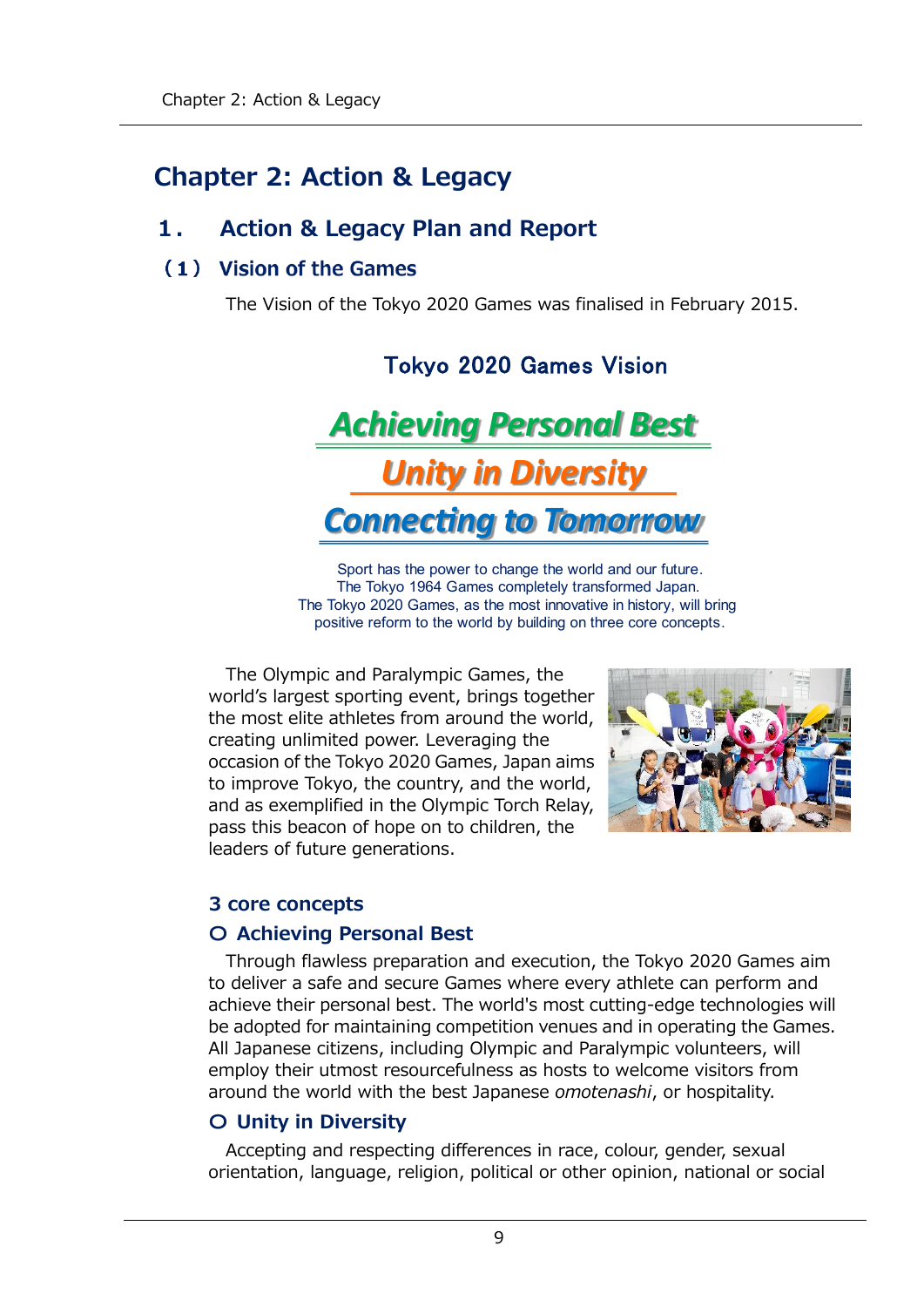origin, property, birth, level of ability or other status allows peace to be maintained and society to continue to develop and flourish.

The Tokyo 2020 Games will foster a welcoming environment and raise awareness of unity in diversity among citizens of the world.

#### **〇 Connecting to Tomorrow**

The Tokyo 1964 Games completely transformed Japan, enhanced Japanese people's awareness of the outside world and helped bring about rapid growth of Japan's economy. The 2020 Games will enable Japan, now a mature economy, to promote future changes throughout the world, and leave a positive legacy for future generations.

### **(2) Action & Legacy Plan**

The significance of the Olympic and Paralympic Games lies in participation. Although it is the athletes who physically take part in the Games themselves, there are many other ways to become involved in the Olympic and Paralympic Games.

The Games are the sporting events that will be held mainly in the Greater Tokyo area in the summer of 2021. The events are limited. However, we are using the concept of "spread" in three different ways.

The first of these is the "Spread of Fields." The Olympic and Paralympic Games are sporting events. However, the Olympic Charter calls for the blending of sport with culture and education. We plan to leave legacies across a wide range of fields including technology, sustainability and so on.

The second concept is Spread of Time. It is not only the period of the Games that is important, but also the years leading up to the Games.

Finally, we have Regional Spread. We held several events related to the Games not only in Tokyo but in all parts of Japan in order to raise excitement for the Games.

To systematically promote these initiatives in the lead up to the Tokyo 2020 Games, the Tokyo Metropolitan Government, Japanese government, JOC, JPC, business community and other stakeholders collaborated in establishing five specialist commissions to examine specific actions along five pillars: Sports and Health; Urban Planning and Sustainability; Culture and Education; Economy



and Technology; and Recovery, Nationwide Benefits and Global Communication with the aim of promoting actions in a cohesive All-Japan structure.

In addition, the "Action & Legacy Plan" was formulated in 2016 with professional advice from the expert committee in line with the key message of "Participating in the Tokyo 2020 Games, Connecting with Tomorrow".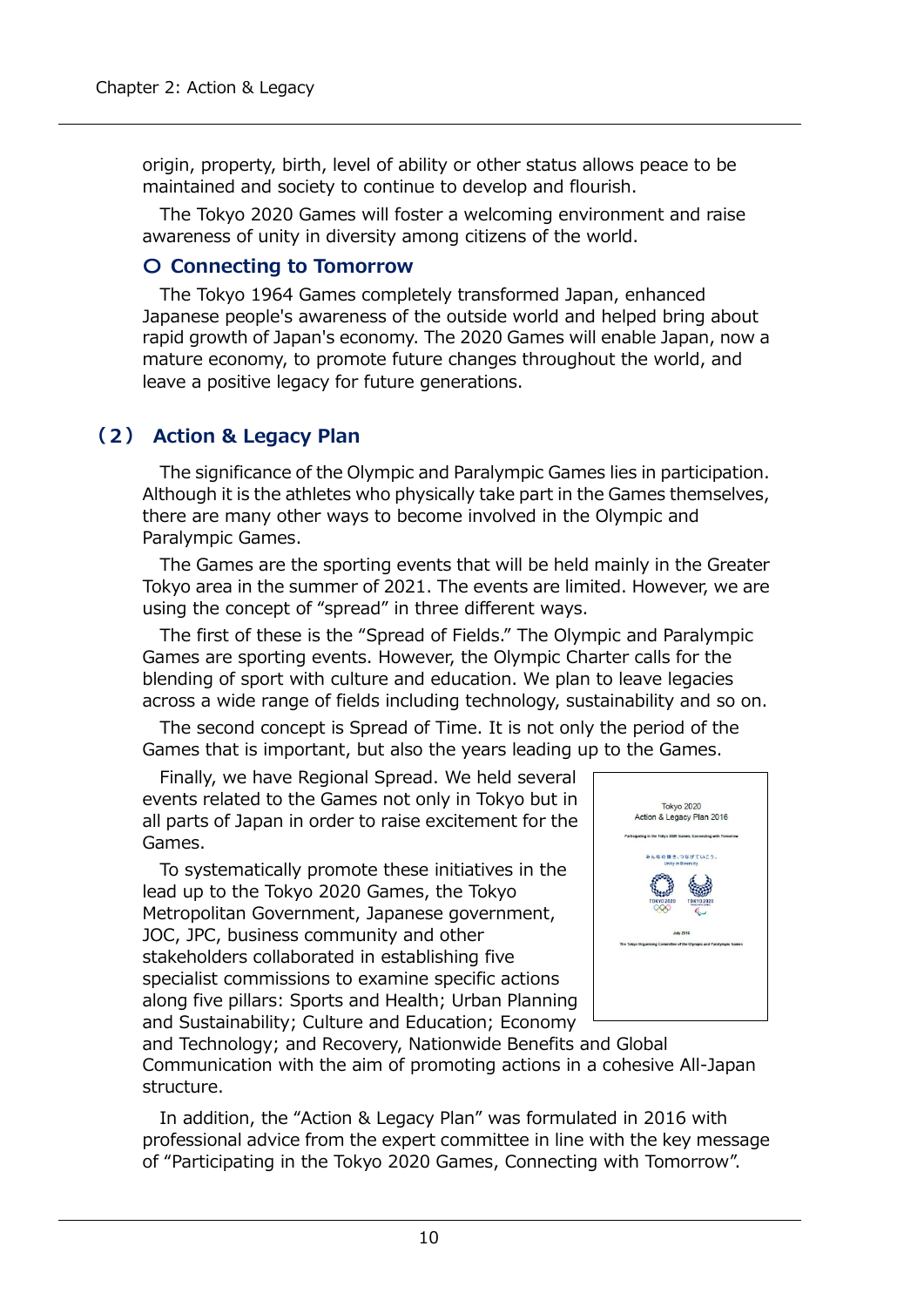This plan is a compilation of the actions, namely events and initiatives, that will be held throughout Japan from autumn 2016 through to the Games that are aimed at promoting widespread engagement. The legacies will be the end products of these actions, and will be left to Tokyo, Japan, and the world to mark the occasion of the Tokyo 2020 Games.



### **(3) Preparing the Action & Legacy Report**

The various actions taken based on the Action & Legacy Plan resulted in the participation of a vast number of individuals, local governments, and organisations at the Tokyo 2020 Games, raising the level of excitement of people from all over Japan. The first Games to be postponed due to COVID-19, the experience of hosting the Tokyo 2020 Games during a pandemic will be passed on as a legacy to future generations. Even under these conditions, a great number of creative and ingenious initiatives were developed to build momentum and create a legacy.

This Action & Legacy Report spotlights the achievements of various initiatives (Actions) implemented based on the Action & Legacy plan, as well as what will be passed down to future generations (Legacies). This report is a compilation of the actions and results that have transpired as a result of these Games. These legacies are expected to continue to be implemented, passed down, and developed by the Tokyo Metropolitan Government, Japanese government, JOC and JPC.

## **2. Initiatives by the Tokyo 2020 Organising Committee**

### **and other related organisations**

The Tokyo 2020 Games served as the catalyst for collaboration with the organisations listed in this report on various initiatives meant to encourage the engagement of as many people as possible in a variety of activities and to expand that circle throughout Japan.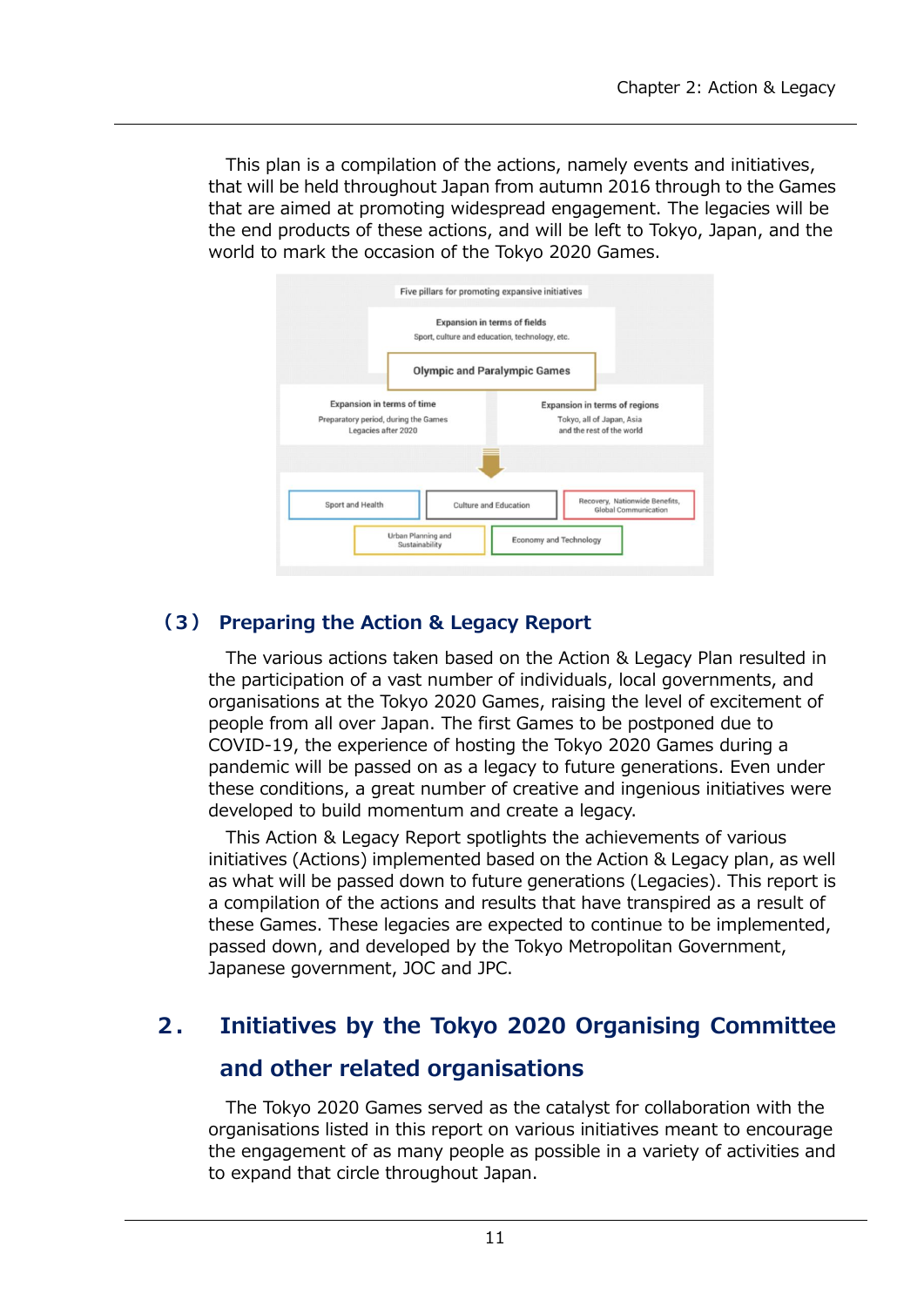### **(1) Initiatives of the Tokyo 2020 Organising Committee**

- The Tokyo 2020 Organising Committee collaborated with related organisations and other entities in line with the Action & Legacy Plan and played a role in (1) planning and implementing actions, (2) linking the actions of various actors to the Tokyo 2020 Games, (3) connecting entities that are planning and implementing actions using ideas from various people, and promoting this movement nationwide, and (4) promoting collaboration among actors implementing actions, in order to promote actions in an All-Japan structure that will leave a lasting legacy.
- Discussions were held by Five experts' commissions that examine specific actions and legacies for each pillar to promote the Action & Legacy Plan.
- Experts and specialists from various industries were members of these commissions, which also included the participation of officials from the Tokyo Metropolitan Government and Japanese national government as ad hoc members and observers.
- The Committee discussed the current state of affairs and issues in each field  $\bullet$ at meetings, as well as what legacies should be left and what actions should be taken as a result of the Tokyo 2020 Games. The pillar of "Sports and Health" encouraged the creation of an environment where people can enjoy athletic recreation and improve their health, while "Urban Planning and Sustainability" was included from the perspective of building safe and comfortable cities, and communicating the importance of sustainability. "Culture and Education" was included to promote Japan's diverse culture to the world and create an emotional and mental legacy of self-confidence and courage, understanding of diversity, and proactive and positive participation in society through education on the Olympics and Paralympics. "Economy and Technology" was designed to contribute to the revitalisation of Japan's economy as the host of the Games and to promote innovation with the use of cutting-edge technology. The pillar of "Recovery, Nationwide Benefits and Global Communication" consisted of comprehensive actions in a wide range of fields in the five pillars, as well as the addition of aspects related to rebuilding from the 2011 earthquake and tsunami, and promoted actions to create legacies that extend beyond sports.

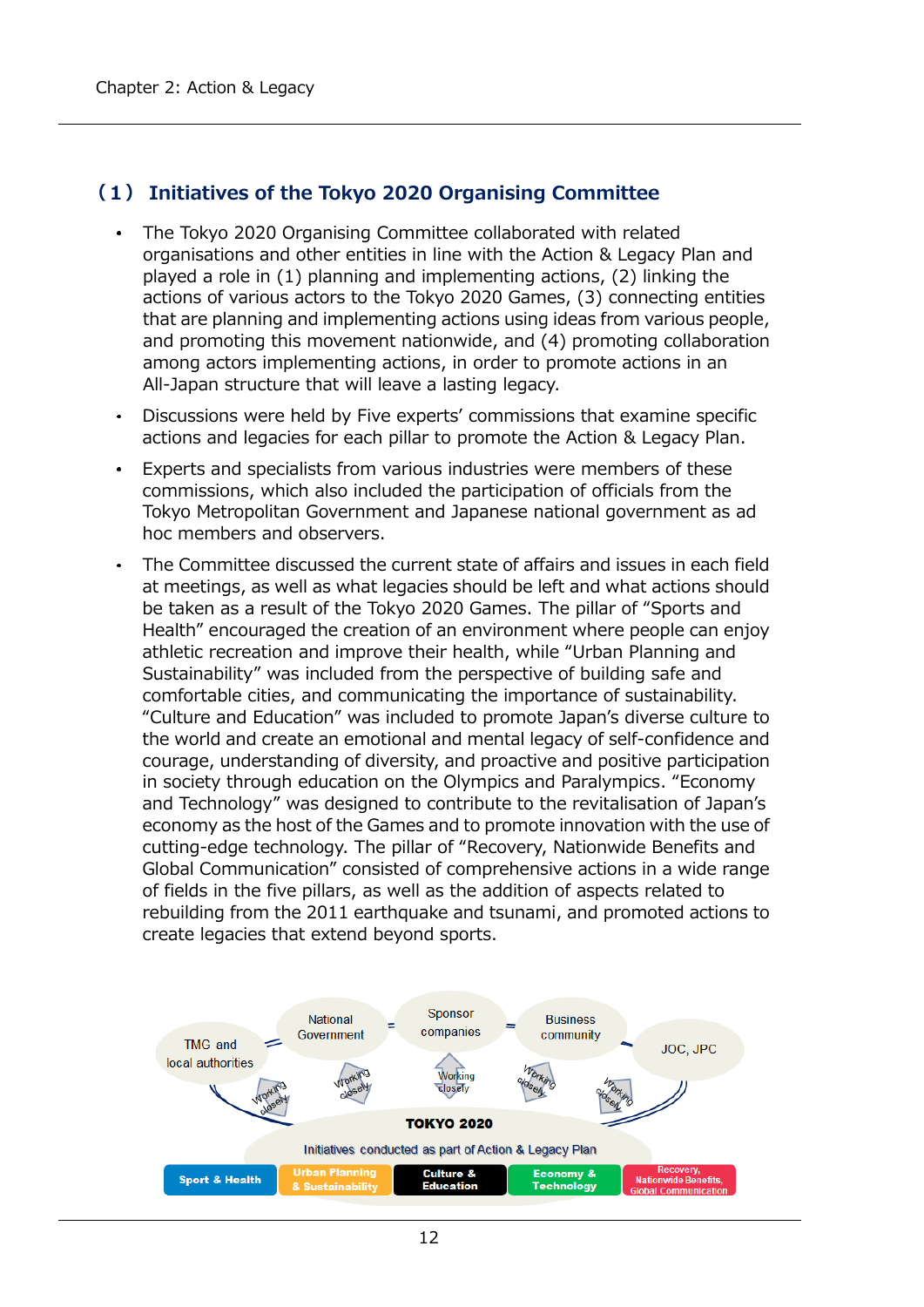| 1 Sports and Health                                         | Athletes' Commission                               |
|-------------------------------------------------------------|----------------------------------------------------|
| 2 Urban Planning and Sustainability                         | Urban Planning<br>and<br>Sustainability Commission |
| 3 Culture and Education                                     | Culture and Education<br>Commission                |
| 4 Economy and Technology                                    | Economy and Technology<br>Commission               |
| 5 Recovery, Nationwide Benefits<br>and Global Communication | Media Commission                                   |

The Tokyo 2020 Organising Committee concluded agreements with the Rugby World Cup 2019 Organising Committee and the Organizing Committee of the World Masters Games 2021 Kansai with the aim of building a system of mutual collaboration and cooperation to ensure the success of the Games and competitions, and promoted efforts to manage, prepare and build momentum by utilising the expertise of each organisation in the areas of (1) publicity and PR for the Games, (2) volunteers for the Games, and (3) other matters required for the preparation and operation of the Games.

### **(2) Initiatives by related organisations**

- The Tokyo Metropolitan Government, Japanese government, business community, JOC and JPC, local governments, and other related organisations took an active role in considering the actions to take to prepare for the Tokyo 2020 Games and what legacies should live on after the Games.
- The Tokyo Metropolitan Government formulated "Towards 2020 – Building the Legacy" in December 2015 to leave a lasting and valuable legacy as host of the Games. "Building the Legacy – Beyond 2020" was released in July 2021 to promote initiatives and communicate in an easy-to-understand manner the tangible and intangible legacies that were created through multi-faceted efforts in preparation for the Games. The Tokyo Metropolitan Government plans to use the Legacy Reporting



Framework to communicate the benefits of the Games to host cities after the Games.

- The Japanese government formulated the "Basic Policy for Promoting Measures related to Preparations for and Management of the Olympic and Paralympic Games in Tokyo in 2020" in November 2015. The Japanese government worked on one of the basic principles in this policy, "Creating and demonstrating to the world a legacy that we can hand over to future generations with pride". The Committee plans to widely disseminate the legacy of the Games throughout Japan and overseas after the Games.
- In the business world, the Business Council for the Olympic and Paralympic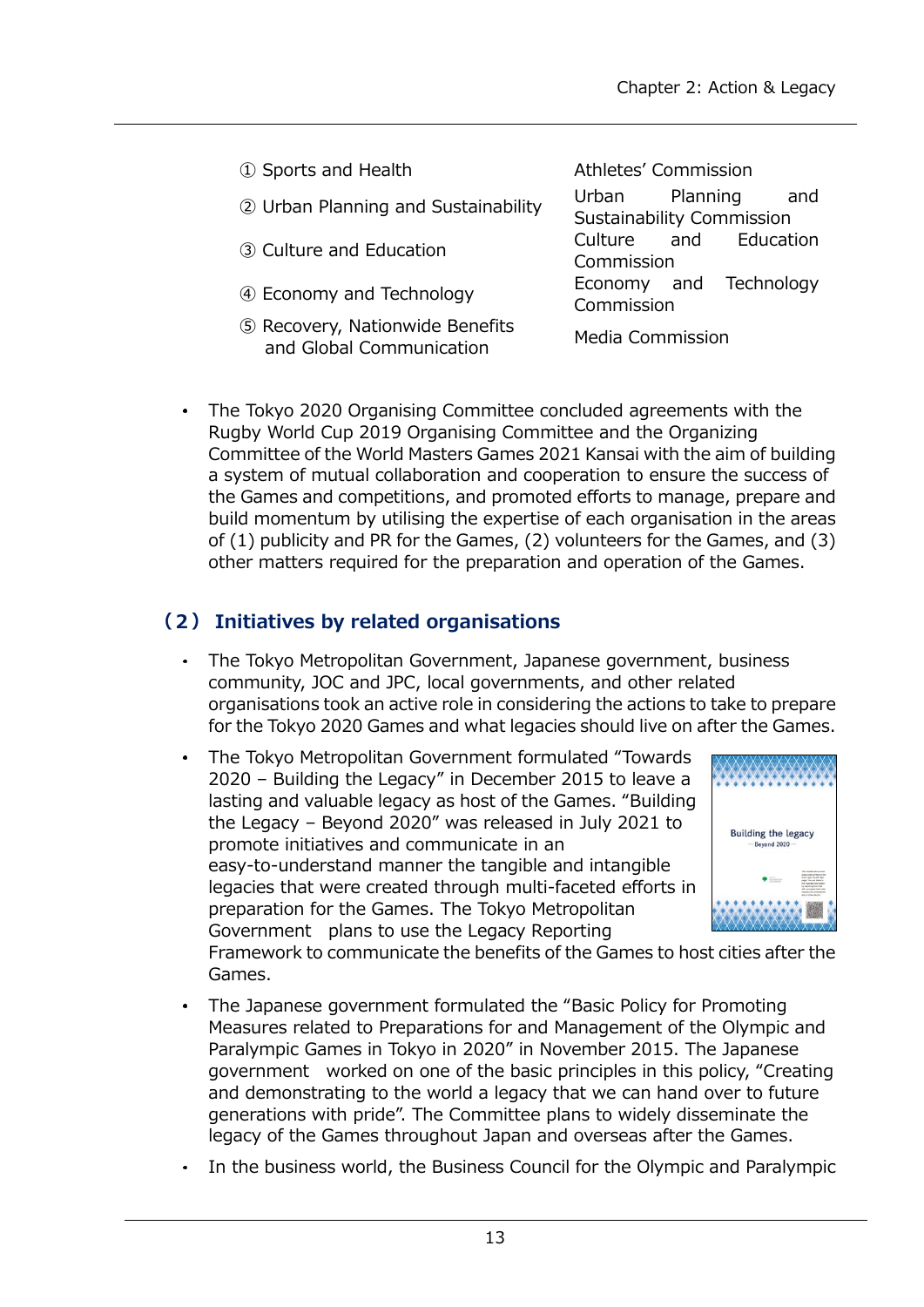Games was established in March 2015 which included members from the Japan Business Federation (Keidanren), Japan Chamber of Commerce and Industry, Tokyo Chamber of Commerce and Industry, and Japan Association of Corporate Executives. In April 2016, the Council released "Toward & Beyond 2020", a compilation of the council's legacy-building activities. The business community, including partners of the Games throughout Japan, worked together to ensure the success of the Tokyo 2020 Games and create a legacy that the business community could build on.



The JOC, the National Olympic Committee (NOC) of the host nation, has worked on enhancing the Olympic Movement programmes it has been engaged in over the years, as well as measures to integrate the Olympic and Paralympic Games. The Japan Olympic Museum opened in September 2019, establishing a base for learning and spreading the word on the history and significance of the Olympic Games.



The JPC has developed teaching materials in Japanese together with the Nippon Foundation Paralympic Support Center and Benesse Foundation for Children based on the contents of the international version of "I'm POSSIBLE", the teaching materials developed by the IPC-affiliated Agitos Foundation.

#### **Crossovers between Each Pillar**  $3.$

Participation is the one common principle that is shared among the five pillars to promote the active engagement of as many people as possible (Actions) and connect the outcomes of the Games to future generations (Legacies). It is important that diversity be recognised in all areas, including disabilities.

### **(1) Participation**

The participation of as many people as possible in the Games is the key to realising the Action & Legacy Plan. The Tokyo 2020 Nationwide Participation Programme was launched in October 2016, a unique system that allowed various organisations and groups to build momentum for the Games. The Tokyo 2020 Organising Committee certified a variety of actions (events,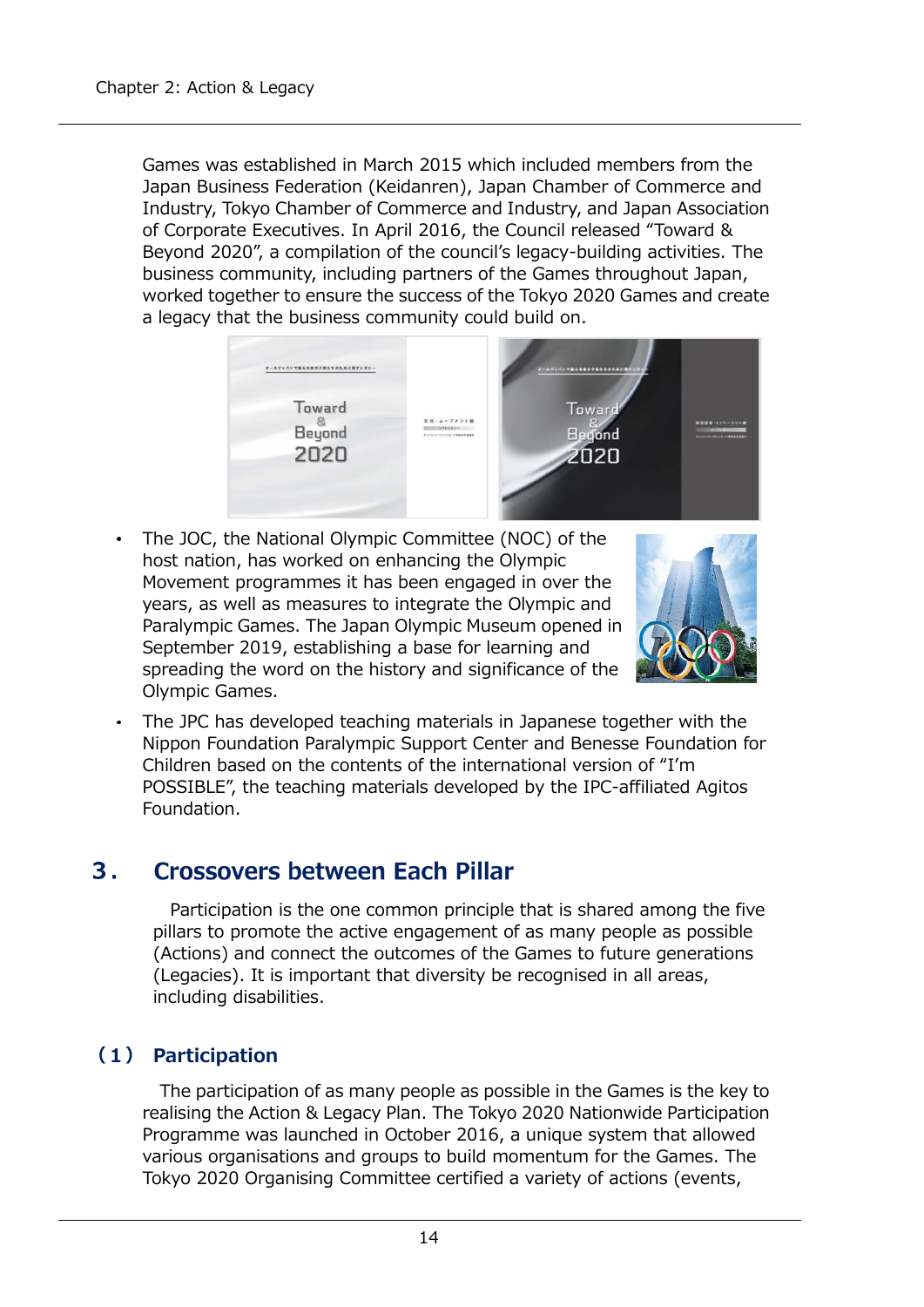projects, etc.) in the lead up to the Tokyo 2020 Games, with the aim of building momentum and creating a legacy by making people feel connected to the Games.

Actions were certified in eight areas ("Sports and Health", "Urban Planning", "Sustainability", "Culture," "Education", "Economy and Technology," "Recovery", "Nationwide Benefits and Global Communication") based on the five pillars of the Action & Legacy Plan. Although the Organising Committee focused on a large number of initiatives in order to create legacies for each of the five pillars described in Chapter 3, the shared philosophy at the core of each is the promotion of "participation (promoting the active engagement of as many people as possible and encouraging active engagement in a wide variety of activities)".

\* For details, see "Chapter 8: Tokyo 2020 Nationwide Participation Programme")

### **(2) Paralympics**

The Paralympic Games are the world's most premier sporting event for persons with an impairment and also serve as an opportunity to recognise the limitless potential of human beings. Paralympic athletes have the power to inspire and excite the world, which can transform ways of thinking and attitudes and promote fully-inclusive social participation and change. This change will become the driving force for creating a legacy, a reason why the Action & Legacy Plan is placing particular emphasis on promoting awareness and interest in the Paralympic Games.

#### **1) Aspirations of the Paralympic Movement**

The IPC has identified four values for the Paralympic Movement: Courage, Determination, Inspiration, and Equality. The Paralympic Movement aims to promote social awareness of persons with an impairment through sport and create a society with equal opportunities for all.

The IPC's vision is the creation of an inclusive world through Para sport, where people with and without an impairment live together.

Three Agitos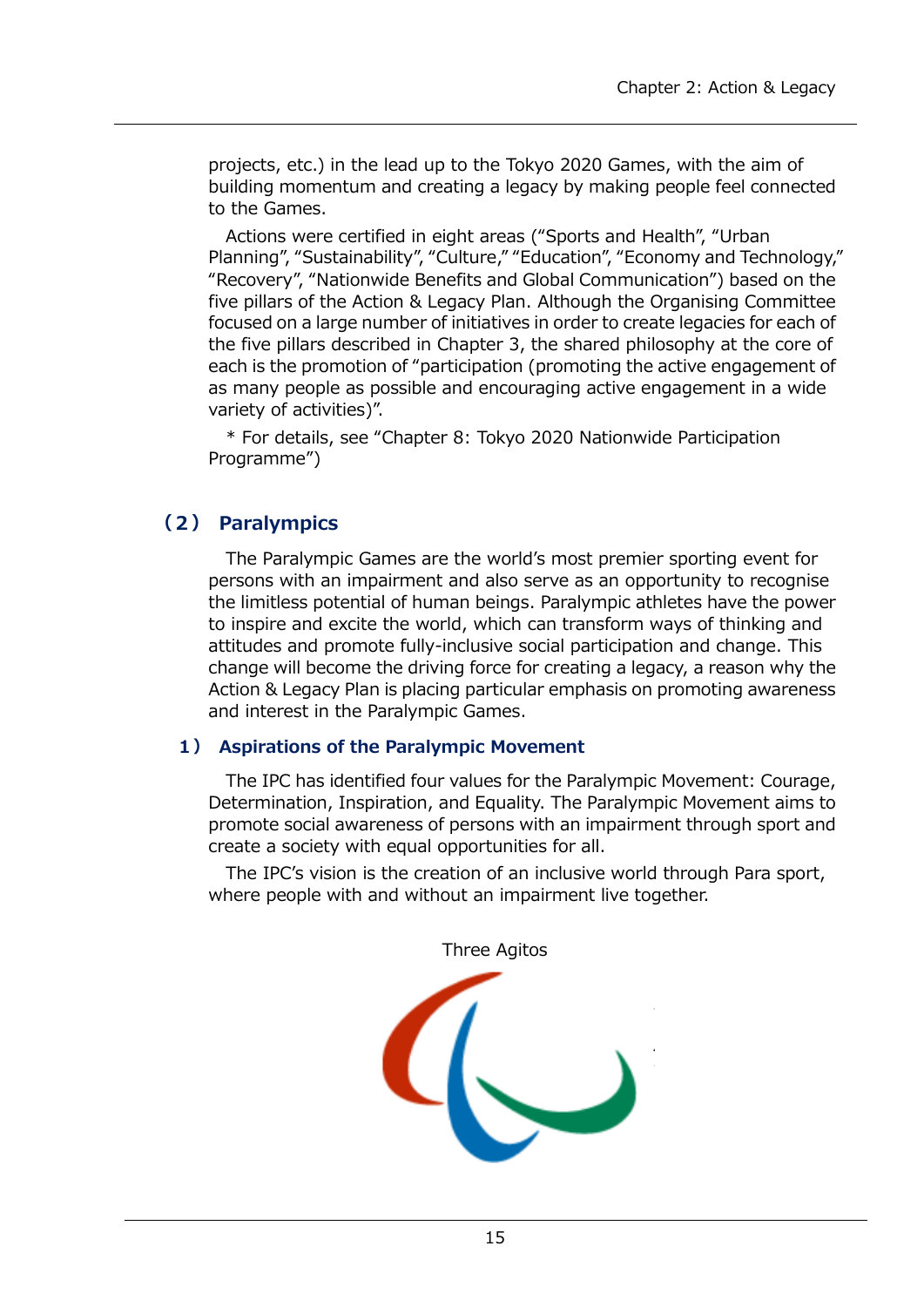The Paralympic emblem is called the "Three Agitos" and consist of tri-coloured, curved lines encircling a central point to represent movement. From the Latin for "I move", the Three Agitos symbolises the Paralympians who never give up even when times are tough and continue to push the limits. The three colours (red, blue, and green) have been chosen as they are the most common colours represented in the flags of countries around the world.

#### **2) Current state of Japan and challenges**

The first step in realising the IPC's vision is to aspire to the creation of a fully inclusive society where people with and without an impairment can play sports. Although Japan has made progress in terms of the participation of persons with an impairment in sports and society, further efforts must be made to create an environment where more people are able to enjoy sports and be active members of society.

 $\triangleright$  Improving the sports environment for persons with an impairment

【Percentage of persons with an impairment who play sports (adults, 1x/week or more): 18.2%】

 $\triangleright$  Promoting participation in society and activities of persons with an impairment

【Actual employment rate of persons with an impairment (private companies): 2.15% (legally-mandated employment rate: 2.2%)】

- Understanding diversity is essential to achieving the creation of a society in which everyone, regardless of age, gender, or disability, can demonstrate their capabilities and be active. The Act for Eliminating Discrimination against Persons with Disabilities, enacted on 26 June 2013 and put into effect on 1 April 2016, aims to eliminate discrimination on the basis of disability to realise a society where all people in Japan can live together with mutual respect for each other's character and individuality, without discriminating based on whether or not they have a disability.
- The Tokyo Metropolitan Government also enacted the "Ordinance to Promote Understanding of and Prohibit Discrimination Against People With Impairments in Tokyo" on 4 July 2018, which came into effect on 1 October 2018, in order to further promote efforts to enhance understanding of persons with an impairment and eliminate discrimination throughout society in anticipation of the Tokyo 2020 Games. Under the Act for Eliminating Discrimination against Persons with Disabilities, private businesses are required to make efforts to provide reasonable accommodation, while the Tokyo Metropolitan Ordinance makes this mandatory to further promote efforts to eliminate discrimination.

#### **3) Importance of hosting the Tokyo 2020 Paralympic Games**

The Tokyo 2020 Games was the first time that the summer Olympic and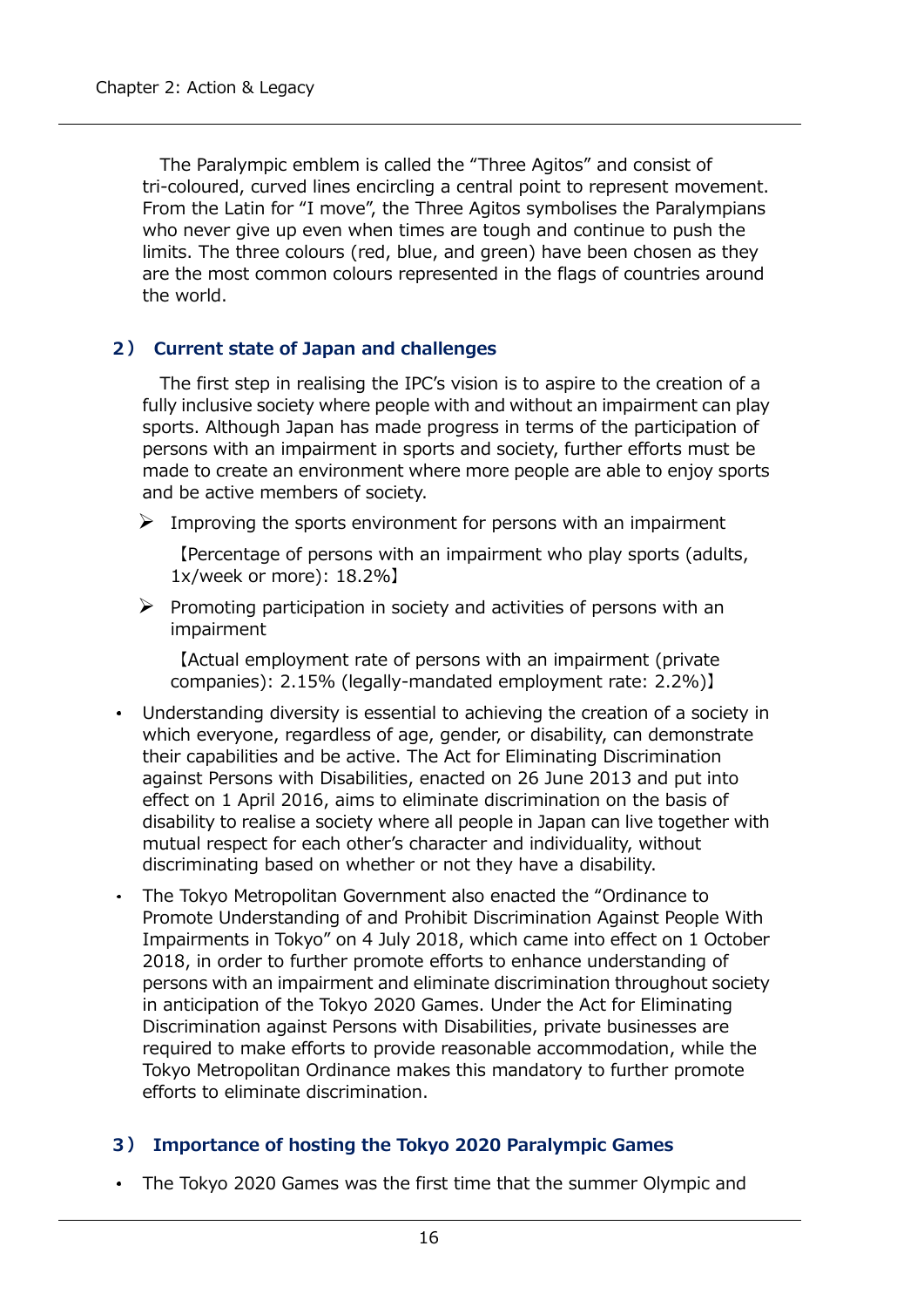Paralympic Games were held in the same host city for the second time. It is necessary to follow up not only on the success of the Paralympic Games, but to also promote the fully inclusive participation of all persons with an impairment in society regardless of the type or presence of disability, as well as people's understanding of diversity over a longer span of time and at a higher dimension.

- The average life expectancy in Japan is currently 81.64 years for men and 87.74 years for women, one of the highest in the world (average life expectancy in 2020). The percentage of people aged 65 and over in Japan's total population is expected to increase from 5.7% in 1960 to 26.0% in 2020, and to 37.7% by 2045.
- With the rapidly aging population of Japan, it is essential to realise a fully inclusive society through the Paralympics in order to allow all people to demonstrate their capabilities, participate as full members of society and create a better future together.

#### **① Relationship with the vision of the Paralympic Games**

The Paralympic Games have the power to effect social change towards the realisation of a fully inclusive society, one that respects and supports each person's character and individuality, and that mutually recognises people's diversity. When comparing the realisation of the vision for the Tokyo 2020 Games with the Paralympics, it is clear that the vision is for all people to demonstrate their abilities (Achieving Personal Best), to build a social foundation (Unity in Diversity), and to connect to a truly inclusive society of the future (Connecting to Tomorrow).

The second pillar (Unity in Diversity) in particular focuses directly on the realisation of a fully inclusive society through the Paralympics.

#### **② Management of the Paralympic Games**

To ensure the success of the Paralympic Games, the Tokyo 2020 Organising Committee adopted the following policies in its stance towards the Games:

- Integrated planning for both the Olympic and Paralympic Games with a wide range of stakeholders, including those involved in the Paralympic Games from the preparatory stage and management of organisations with a strong awareness of the Paralympic Games.
- Development of accessible environments in terms of both tangible and intangible facets in preparation for the Games, as well as the spread and expansion of improvements from competition venues to surrounding areas.
- Broad communication on the appeal of Para sports and improved quantity and quality of information with a view of the importance of engagement to promote Para sports and enrich the base of fans and supporters.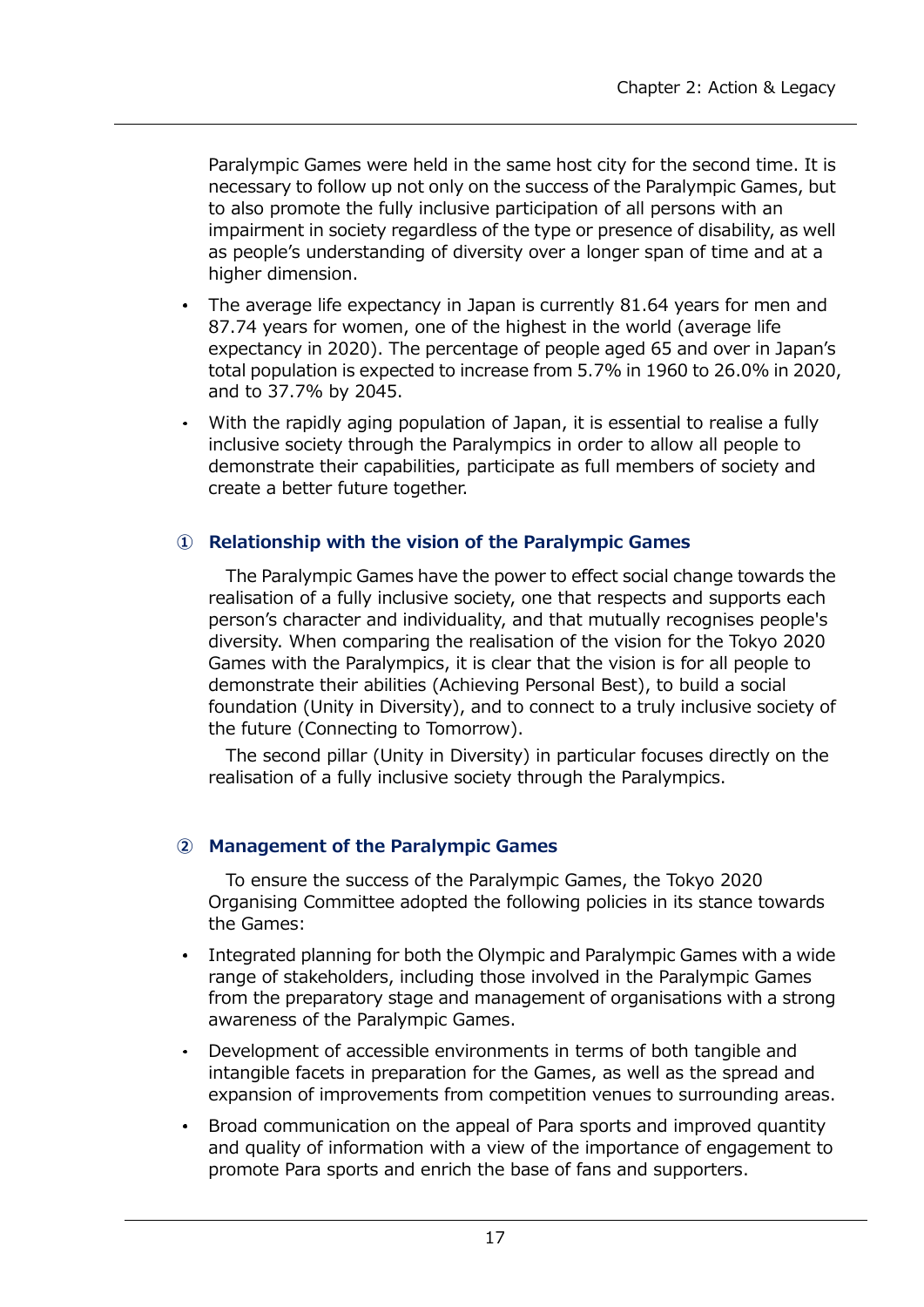Formulation of plans to promote Para sports and the realisation of a truly inclusive society after the Tokyo 2020 Games.

#### **4) Aspirations through the Tokyo 2020 Games**

#### **① Sports and Health in Actions and Legacies**

The Tokyo 2020 Games looked to create a foundation under the pillar of Sports and Health to encourage people to play, watch, and support Para sports, as will be explained in detail in Chapter 3.

Hosting the Paralympic Games in Tokyo in 2021 provided more opportunities for people to become familiar with and interact with Paralympians by experiencing and watching Paralympic sports in school, at sports events, and in pre-Games training camps across Japan. It is hoped that these opportunities will help people to learn more about the Paralympic sports and increase the number of people watching Para sports after the Games.

The Tokyo 2020 Games also aimed to increase the number of people participating in sports, such Para sport fans and supporters, and to develop a familiar environment where all people, both with and without an impairment, can enjoy sports.

Some examples of initiatives involving individuals and companies include training and using volunteers who have an in-depth understanding of Para sports and Paralympic sports, and matching companies that are engaged in supporting Para sports with Para sports organisations.



#### **② Other areas in the Action & Legacy Plan**

The legacy of the Paralympics was considered as a common policy for all the pillars. The main initiatives are as follows.

#### **<Urban Planning and Sustainability>**

- Consideration of accessibility throughout the Tokyo 2020 Games, including barrier-free access and information security, etc.
- Consideration of sustainability, encouraging participation in the Games, etc.
- Efforts to promote gender equality and unity in diversity.
- **<Culture and Education>**
- Participation and interaction with all people and revitalisation of communities through the arts for persons with an impairment, etc.
- Promotion of understanding of diversity through interaction with people from diverse backgrounds, including those with an impairment, etc.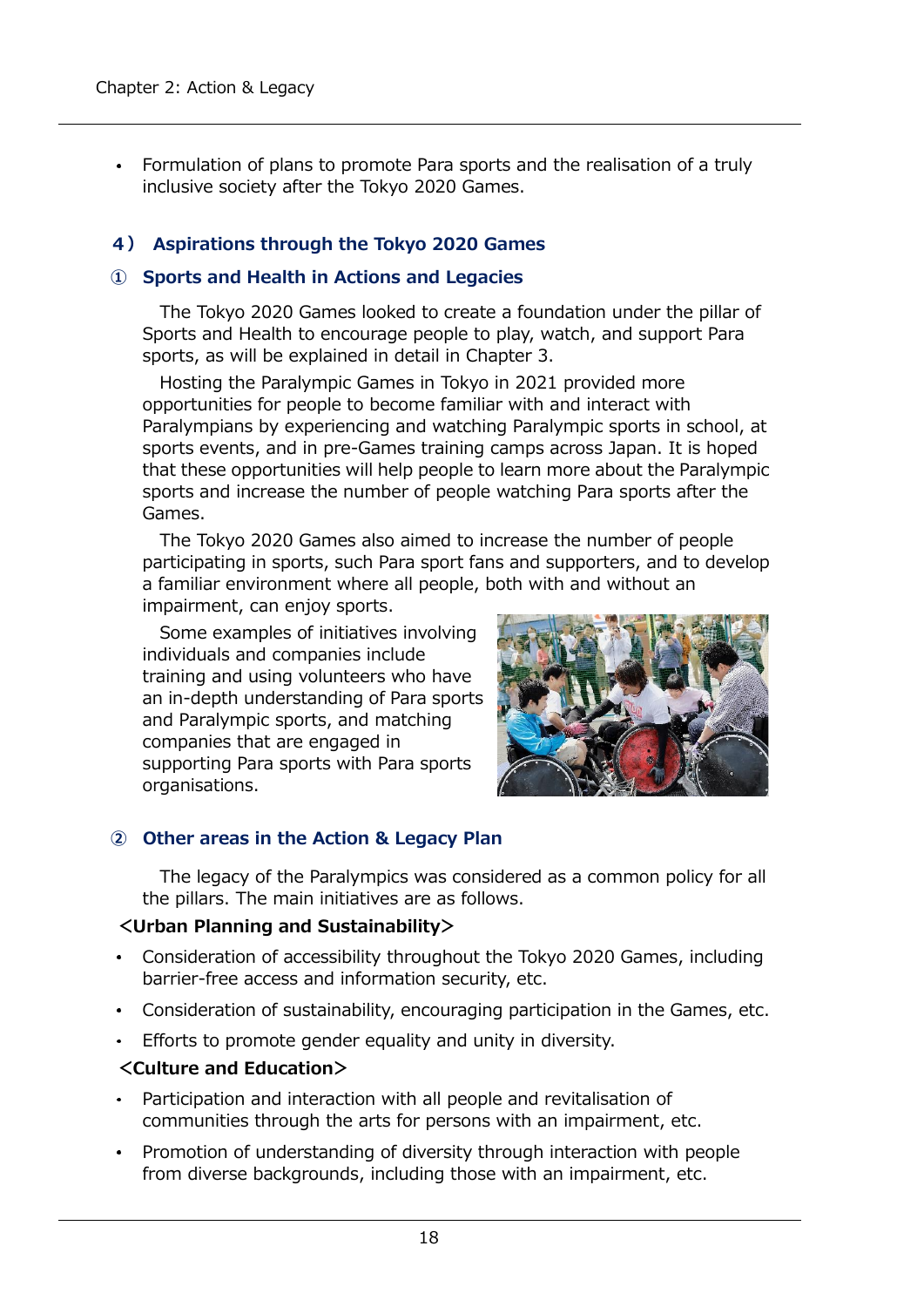#### **<Economy and Technology>**

- Promotion of enhanced medical care and assistance, barrier-free access, etc.
- Demonstration and dissemination of information to the world on walk assist robots and assist suits to support the lifestyles of persons with an impairment and the elderly, and provision of systems that allow all people to enjoy the sports, including the development of viewing systems for persons with visual impairments.

#### **<Recovery, Nationwide Benefits, Global Communication>**

Promotion of participation in the Paralympics throughout Japan through the lighting of the Paralympic Torch Relay in all 47 prefectures in Japan.



#### **③ Creating a fully inclusive society for ourselves in the future**

The Paralympics provided a unique opportunity to think about the potential of all people and how they can build on this by bringing awareness to the importance of embracing diversity through experiences in Para sports, watching competitions, and interacting with athletes and persons with an impairment.

The Paralympic Games built anticipation for the Paralympic Movement throughout Japan, expanding the possibilities for people from diverse backgrounds to use their abilities to take action and build momentum to act together in creating legacies that will lead to the development of a fully inclusive society in the future.



The Paralympics have the power to change society. After the Games, the Paralympics will continue to serve as a driving force for change in Japanese society, not only with improvements to accessibility in towns and facilities, but also by working to create a fully inclusive society where the idea of a "barrier-free mindset" is firmly entrenched, to eliminate an individual's mental barriers.

#### 4. **Report Structure**

This report contains the following sections.

Chapter 1: Tokyo 2020 Games

Chapter 2: Action & Legacy